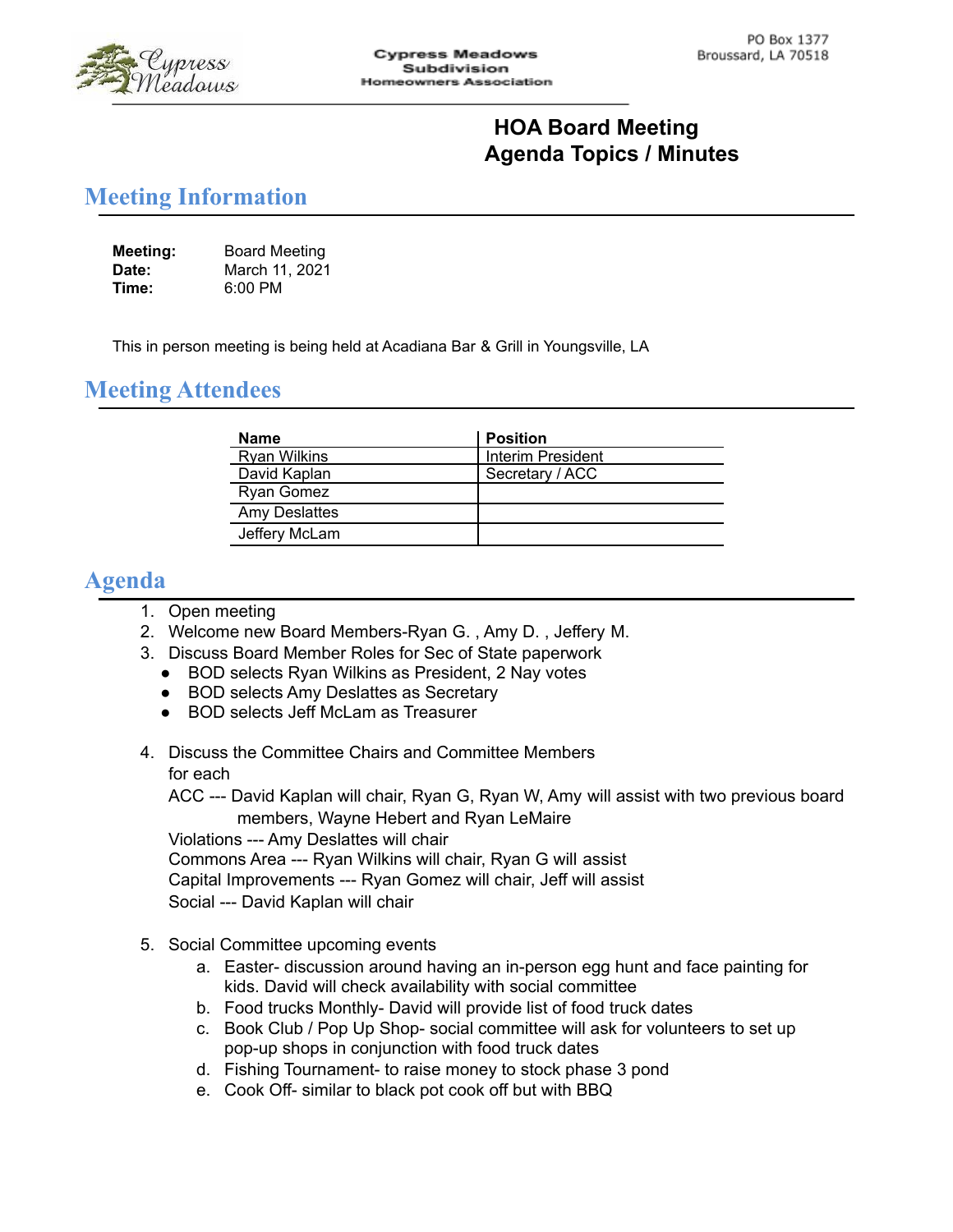

-Jeff suggests review of insurance policy and considerations for vendors who sell, distribute, or share alcohol during social events; David will look into city requirements and securing of one-day event insurance coverage if needed.

- 6. Discussion action items and any process changes -Amy discussed process for board bylaws and revision process to update bylaws for board processes -BOD will consider revisions over the next few meetings to get bylaws up to date
- -Questions regarding insurance policy and coverage 7. Google Drive storage process, and procedures
- -Amy suggests a merge of both Google drives so historical data is not lost. Will work with David to coordinate
- 8. Update website with new board members -new members will email headshots to David
- 9. Discussion of communication policy, Facebook not official communication -FB group is a social platform -consideration for creating separate group -Amy suggests creating a business FB profile for the board that can then join the already existing group for the purpose of sharing official communications -Question about email being official communication; this is only option if residents choose to opt out of all paperless communication -state laws mandate annual written correspondence and financial accounting to all property owners
- 10. Election policy & Procedures to be detailed out for upcoming election

-prior bylaw amendment for election process was passed Oct 2016 minutes and outlined process for that upcoming election; was mailed to every owner to notify amendment to bylaws.

-board does have power to adopt new election policy as long as it is amended to bylaws and submitted in writing to residents prior to being put in place; plan to work on this as part of bylaw revisions with process clearly articulated by September meeting

- 11. Phase 3B & 3C updates and discussion of plan to change Brian Clements mind and secure commitment of additional lots -Ryan W will continue to work with developer in regards to annexing Phase 3b and 3c to existing subdivision
- 12. Capital improvements 2021 plan, brainstorm action plan to implement plan to start improvement plans phase 1 to be completed by 1/1/22 -Ryan W asked Amy to share process for capital improvements in Copper Meadows -involved creation of a Master Plan to carefully plot out and cost out major projects and all intersecting infrastructure that would need to be in place; submitted Master Plan with line item costs to residents for review and voting on top 5 improvements; chose to pay out of reserves for two major projects in year 1 then went back to residents for approval to take out loan for remaining improvements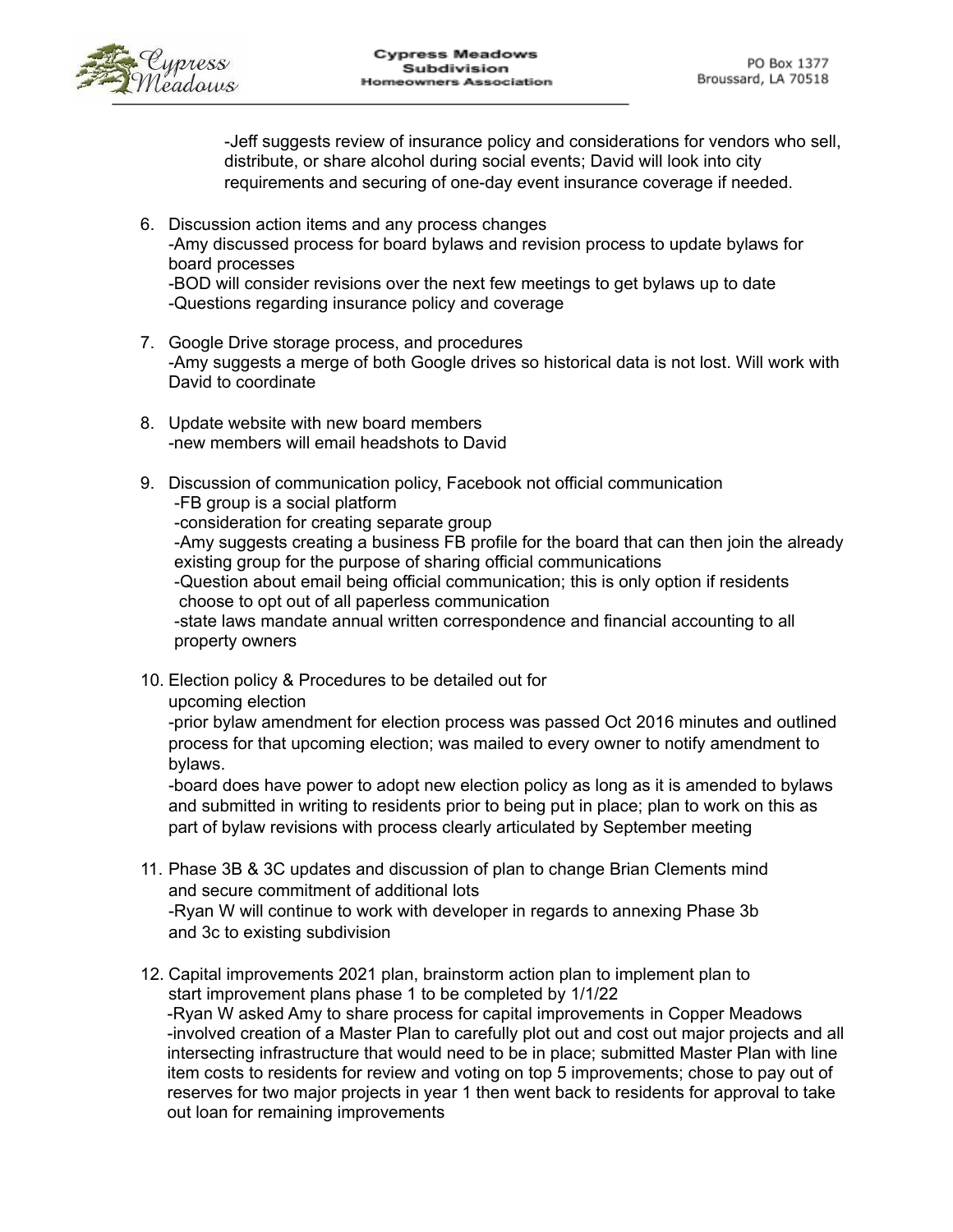

-David to share with Ryan G existing research

- 13. Discuss Communication Committee ideas and upcoming topics Discuss person/persons responsible for communications
	- a. Communication to be sent out about new board members and duties -need to send out information on board members and responsibilities for 2021 -will include financial statement to satisfy state requirements -will include dates for confirmed social events
	- b. Neighborhood Garage Sale. Should we/should we not due to COVID-19? -Yes, will run adds in local publications. Ryan W has signs -David will post a poll for possible dates
	- c. Yard of Month Communication by Communication Committee? -Brandon has remaining gift cards, Jeff indicated one resident had not received yet

-previous board voted to move from gift cards in change to \$50 dues credit

- d. Creation of official Facebook HOA page as one method of communication see #9 for discussion regarding official business page
- e. Info center updates 3rd Phase mail kiosk -advertising can be used for any committee -would like to get residents in phase 3 to join communication committee and assist with updates as needed -Concerns with dropbox security; consider modifying flap to prevent open access

-Jeff motions to purchase a USPS mailbox and utilize the street address we have for the mail kiosk to avoid ongoing PO Box charges. David 2nds, all in favor

f. Will add communications process to bylaws revisions to include function and purpose of business FB page

- 14. Commons Area
	- Discuss phase 3 pond, Glen Lege to start work on weir soon, level to be raised, pumps to be installed

-Lege is lagging and Brian is holding him responsible

-supposed to change the cement catch basin approx 2"-3" higher -Brian will install pumps and electrical

-looking for pumps with less horsepower to reduce electrical costs

- Resident requested debris removal in 3rd phase pond at South end -left over debris from cleaning around pond has collected; resident requesting it be moved out; Ryan W will follow up on next steps
- Resident requested erosion issue between levee and walk path, RCW working on -connecting with city to determine how to correct
- 15. Discuss shed at 403 old road plan for resolution Bring board up to speed, determine timeline and solutions -shed needs new roof to align to covenants